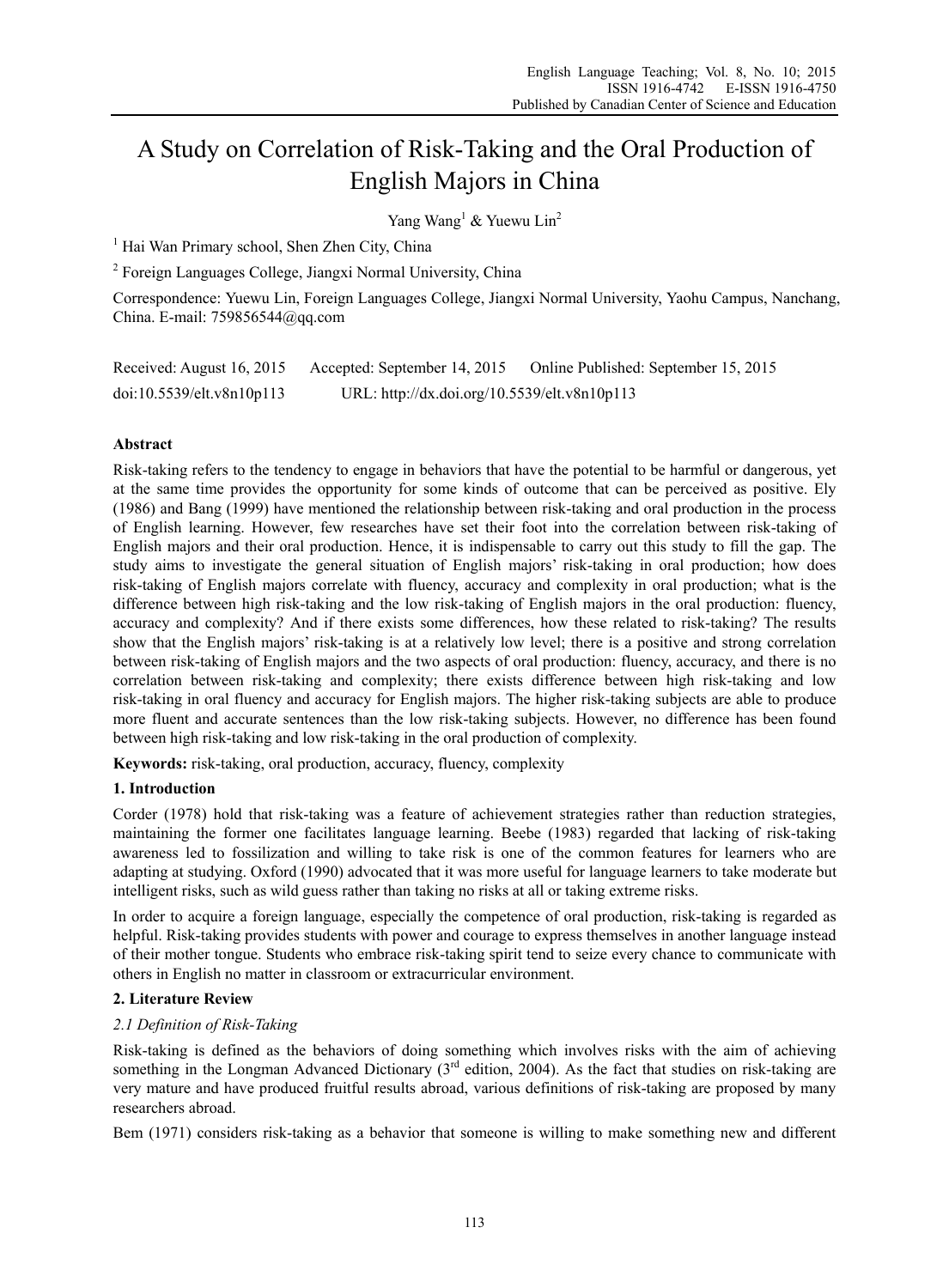regardless of paying their attention to success or failure primarily. Sinclair (1975) regards that risk-taking is the practice of engaging in a new venture with confidence. The challenge needs you to leave your comfort zone by stretching the mind, body, emotion, spirit, or interpersonal relationship.

Beebe (1983) defined risk-taking as: an individual should make choice from different possibilities, and the result is uncertain, maybe it turns out failure. Ely (1986) further pointed out that risk-taking in foreign language acquisition refers to the tendency of taking risk when using foreign language. Their four concrete behaviors are: using new linguistic elements without hesitancy; trying to use the intricate or difficult linguistic elements; be tolerant enough to use less accurate or precise language; do not practice secretly before using new language elements.

Bang (1999) usually defines risk taking as 'a hypothesized personality dimension reflecting the degree to which an individual is willing to undertake actions with a significant degree of risk'. He also gives his definition in spoken discourse. He defines risk-taking as learners' initiative or voluntary participation when there is no response from the instructor's questions. In language learning, especially in learning oral English, Bang (1999) defines risk-taking behavior as an active oral participation or involvement such as raising questions, responding to the teachers' questions, and making comments during the classroom activities.

Richard et al. (2000) defines risk-taking as a personality factor that concerns the degree to which a person is willing to undertake actions that involve a significant degree of risk. Risk-taking is believed to be an important characteristic of successful second language learning, since the learners have to be willing to try out hunches about the new language learning and take the risk of being wrong.

According the definitions of the above researchers, it can be concluded that the concept of risk-taking contains the psychological traits of language learners, which imply their behavioral trend. More specifically speaking, students with risk-taking behaviors possess the following traits:

(1) Willing to receive challenging tasks when there is no certain success;

(2) Choosing tasks which involve intermediate and reasonable risk instead of excessive risk;

(3) Sharing and advocating ideas they believe in when those ideas are unpopular;

(4) Willing to use a critical appraisal way to assess their work or thinking and correct thinking when successfully challenged.

(5) Willing to be incorrect and daring to take on risky tasks that might end up with failure.

In summary, risk-taking refers to the willingness to undertake extremely challenging tasks, the braveness of making mistakes and the confidence of advocating unconventional or unpopular ideas, which contributes to English language learners' improvement of personal growth and accomplishments.

### *2.2 Definition of Oral Production*

Oral production can be produced from input and output during the interaction process in English speaking contexts to some degree.

## 2.2.1 Oral Fluency

Skehan (1996) indicates that speaking fluency refers to the ability to produce the spoken language without undue pausing and hesitation. Too many pausing, hesitation and strain may obstruct the fluency and depress the speakers in communication.

Brown (2001) demonstrates that fluency could be best acquired by allowing the 'stream' of speech to 'flow'. As some of this speech spills over beyond comprehensibility, the 'river banks' of instruction will channel the speech to a more purposeful way in the aspects of phonology, grammar, or discourse.

Hedge (2002) maintains that oral fluency is the ability to elicit the language elements and link units of speech together without inappropriate slowness, undue hesitation or strain. Hence it relates to oral production and it is normally reserved for speech.

# 2.2.2 Oral Accuracy

Skehan (1996) has indicated that accuracy related to the extent to which the language produced conforms to the target language norms, i.e. whether the language is clear, articulate, grammatically and phonologically correct. According to Skehan's definitions, accuracy is related to "how well language is produced in relation to the rule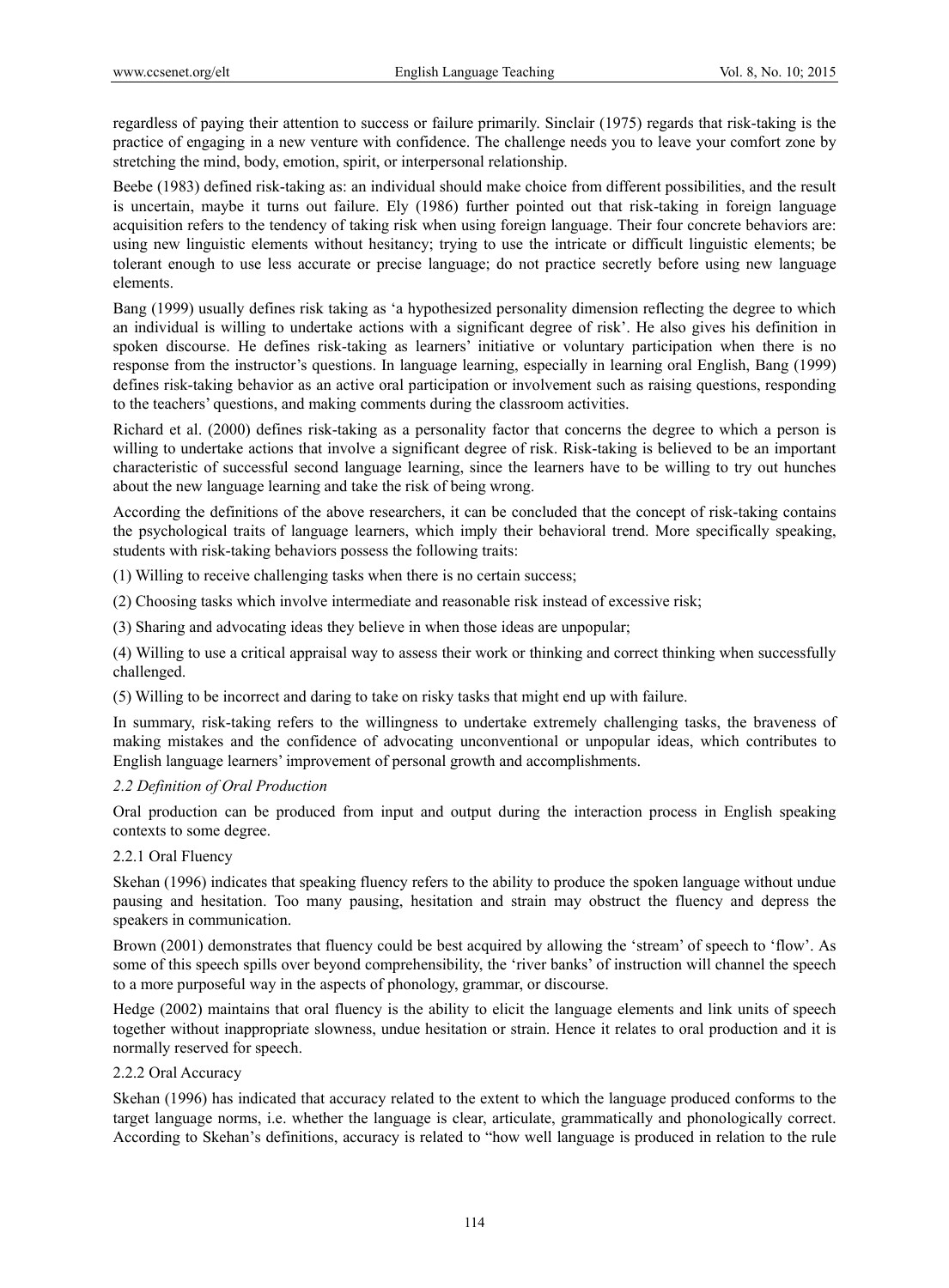#### system of the target language".

Polio (1997) maintains that traditional concept of accuracy refers to written language, including vocabulary, morphology and syntax. Long (1998) indicates that meaning-focused activities benefit fluency, while form-focused activities benefit accuracy. Ellis (2003) points out that accuracy is a concern in traditional teaching, whose objective is to produce output of target language.

### 2.2.3 Oral Complexity

Complexity mainly concerns the utilization of interlanguage structures that are 'cutting edge', elaborate, and structured. In another word, complexity is the language elaboration or language ambition which is elicited by the speakers.

As Foster and Skehan (1996) mentioned, complexity is more associated with learners' willingness to take risks to use the language that might result in errors and to restructure their interlanguage. According to Forster and Skehan (1996), it is more associated with the extent to which learners use the language forms closer to the cutting edge of interlanguage development and reflects learners' courage to take risks by using the unfamiliar language for them.

# **3. Methodology**

### *3.1 Research Questions*

The present study attempts to find out the answer to the following questions:

(1) What is the general situation of English majors' risk-taking in oral production?

(2) How does risk-taking of English majors correlate with fluency, accuracy and complexity in the oral production?

(3) What is the difference between high risk-taking and the low risk-taking of English majors in the oral production: fluency, accuracy and complexity? And if there exists some differences, how these related to risk-taking?

## *3.2 Subjects*

The 35 full-time undergraduate English majors who are randomly selected from 3 natural classes are in their third year of the Foreign Languages College of Jiangxi Normal University. Their ages are almost between 19 and 22. Among these 35 subjects, there are 6 male (17.2%) and 29 female (82.8%). These subjects started to learn English from junior middle school now, amounting to nine years of learning English as a foreign language. As English majors, they have already grasped and strengthened the professional English knowledge in the past two year's university learning. Moreover, the selected English majors are at the average level in language proficiency as they all have passed TEM4, thus the participants can be classified into a homogeneous group of students with reference to their learning history and English proficiency.

#### *3.3 Instruments*

The study will adopt the quantitative methodology, including risk-taking questionnaire to test risk-taking and methodology to measure oral production.

### 3.3.1 Risk-Taking Questionnaire

The construction of risk-taking questionnaire is based on Ely's Framework (Ely, 1986) and Zou's (2011) risk-taking questions. The total scores of the questionnaire are 100, which can be divided into two parts. Part1 is ten question marks (50) and part 2 is self-evaluation marks (50).

## (1) Question Test:

This part includes 10 questions which cover four aspects concerning risk-taking: identify who are the risk-takers among those subjects (Questions 1-2); examine the students' activeness in oral English communication (Questions 3-5); investigate the attitude to difficulty, challenge and failure during the oral production (Questions 6-8); concern the response from peers' evaluation (Questionss 9-10).

There are five multiple choices for each question on a 5-point scale: 1 = almost never true of me, 2 = general not true of me, 3= somewhat true of me, 4= general true of me, 5= totally true of me. Therefore, if the subjects choose A, they will get 1 point; choosing B will get 2 points .... choosing E will get 5 points. When the 10 choices are made, the scores of the 10 questions will be added for the score A, the highest point is 50, while the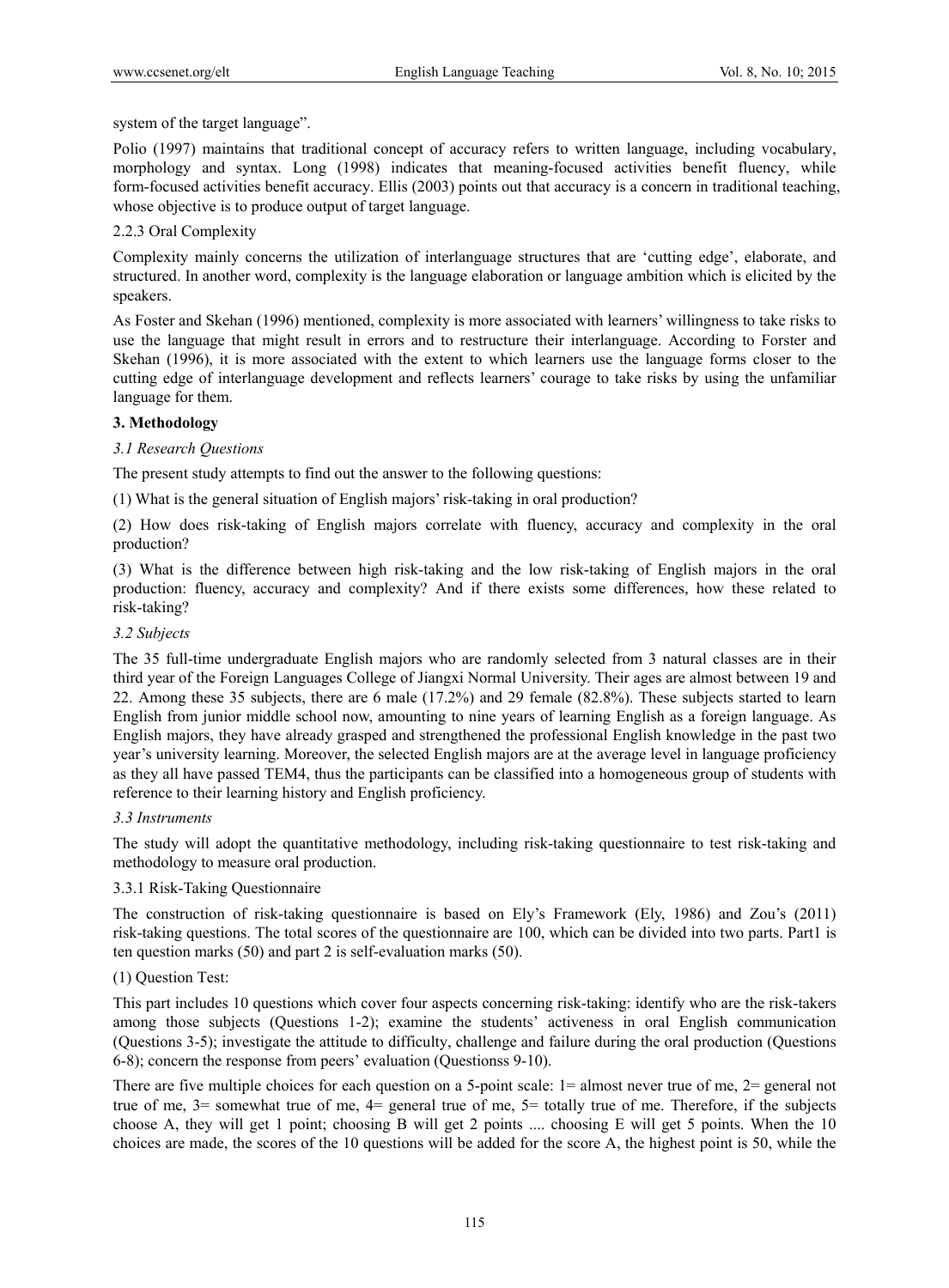lowest point is 10.

## (2) Self-evaluation on Risk-taking

The form of self-evaluation on risk-taking is a table with four aspects are illustrated in the table: general feeling of risk-taking, see risks as misery, positive to face challenges and initiate to make challenges. The distribution of the scores for the first aspect is 4, 8, 12, 16, that is to say, if you regard yourself as a complete risk-taker, you choose the 16 scores; and 4 scores means you are not a risk-taker. The rest three aspects' scores distribution is the same: 2, 4, 6, 8, 10. All the subjects need to do is to choose the corresponding scores according to their personal situation. Adding to the scores from the four items, Score B will be gotten. The highest is 50 and the lowest is 10. Score A and Score B are the total scores of risk-taking of the 35 subjects.

#### 3.3.2 Oral Production Test

The material which is used to test their oral production is the oral test of SIA (Shanghai Interpretation Accreditation). It is regarded as one of the most authoritative test to measure students' oral production. The topic is: Should college students be encouraged to take up part-time jobs? Why or why not? The same 35 subjects are allowed to prepare for 3 minutes and state their opinion for another 3 minutes. The oral utterance is timed by a stopwatch. Then the author records the subjects' oral utterance and transcribes them into written speech.

The author apply the measurement put forward by Dewaele and Pavlenko (2003) to measure oral fluency. With respect to the measurements of accuracy and complexity, Professor Zhang (2007) summarizes several measurements of accuracy and complexity based on the researches abroad, and the author select one of them to measure accuracy and complexity respectively.

Fluency= the total number of words/ the length of time the subjects' produced.

Accuracy= the total number of words/ (the total number of error words+ 1)

Complexity= types/ tokens

*3.4 Data Collection and Analysis* 

Data collected from the risk-taking test and oral production test are analyzed by SPSS13.0

#### **4. Results and Discussion of the Research**

#### *4.1 Descriptive Statistics of Risk-Taking and Oral Production*

A clear descriptive table of the four variables, including risk-taking, fluency, accuracy and complexity is demonstrated before analyzing the correlation of risk-taking and the three aspects of oral production. And table 4.1 displays the description data for those four variables in the present study.

|                    | N  | Minimum | Maximum | Sum     | Mean     | Std. Deviation |  |
|--------------------|----|---------|---------|---------|----------|----------------|--|
| Risk-taking        | 35 | 47.00   | 75.00   | 2118.00 | 60.5143  | 6.59488        |  |
| fluency            | 35 | 55.66   | 140.00  | 3685.22 | 105.2920 | 17.95066       |  |
| accuracy           | 35 | 13.71   | 116.50  | 1681.65 | 48.0470  | 22.43868       |  |
| complexity         | 35 | .30     | .55     | 15.13   | .4323    | .06650         |  |
| Valid N (listwise) | 35 |         |         |         |          |                |  |

Table 1. Descriptive statistics of risk-taking and oral production

According to Table 1, in terms of risk-taking test, the maximum is 75.00, the minimum is 47.00 and the mean is 60.5143 based on the total scores of 100, which indicates that the subjects' risk-taking is at a relatively low level.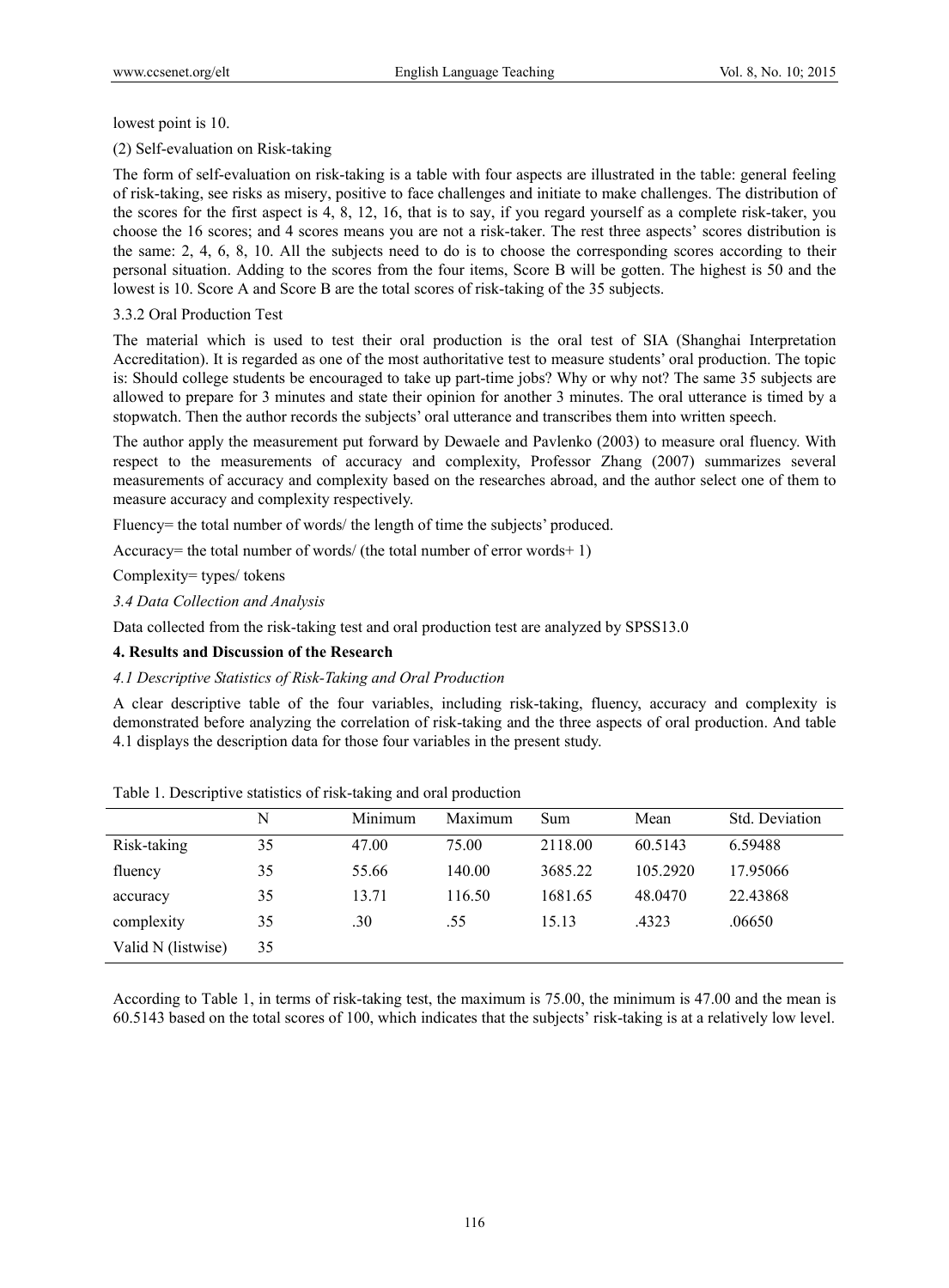## *4.2 Correlation between Risk-Taking and Oral Production*

|             |                     | risk-taking | Fluency  | accuracy | Complexity |
|-------------|---------------------|-------------|----------|----------|------------|
| risk-taking | Pearson Correlation |             | $.700**$ | $.427*$  | .200       |
|             | $Sig.(2-tailed)$    |             | .000     | .011     | .250       |
|             | N                   | 35          | 35       | 35       | 35         |
| fluency     | Pearson Correlation | $.700**$    | 1        | .122     | $-.014$    |
|             | $Sig.(2-tailed)$    | .000        |          | .484     | .815       |
|             | N                   | 35          | 35       | 35       | 35         |
| accuracy    | Pearson Correlation | $.427*$     | .122     | 1        | .164       |
|             | $Sig.(2-tailed)$    | .011        | .484     |          | .364       |
|             | N                   | 35          | 35       | 35       | 35         |
| complexity  | Pearson Correlation | .200        | $-.014$  | .164     |            |
|             | $Sig.(2-tailed)$    | .250        | .815     | .364     |            |
|             | N                   | 35          | 35       | 35       | 35         |

Table 2. The correlations between risk-taking and three indexes of oral English

Table 2 displays the result of the correlation of risk-taking and the three aspects of the oral production, including fluency, accuracy and complexity. Firstly, risk-taking is found strongly and positively correlated to oral fluency  $(r=700**, p<.05)$ , which means that the subjects who get high scores in risk-taking test are able to produce more fluent English sentences than those who get low scores. Secondly, there is a positively correlation between risk-taking and oral accuracy ( $r=427^*$ ,  $p<0.05$ ), but it is not as strong as the correlation between risk-taking and fluency. It also illustrates that those subjects who get high scores in risk-taking test can elicit more accurate sentences than the low risk-taking subjects.

Speaking of the relationship between risk-taking and complexity, there is no correlation between them  $(r=200,$ p>.05). That is to say, the complexity of the sentences produced by the subjects is not influenced by their scores of risk-taking test. Subjects who get high scores in risk-taking test may produce more complex structured sentences, but they may also elicit simple oral utterance in oral production. Complexity of sentences has nothing to do with risk-taking for the subjects.

In summary, the English majors' risk-taking is positively correlated to the oral production with respect to fluency and accuracy, but is not correlated to complexity. Then the detail discussion of the correlation between risk-taking and the three variables will be elaborated as follows.

### 4.2.1 Correlation between Risk-Taking and Fluency

Table 4.3 showed that fluency of oral production was strongly and positively correlated to risk-taking. This result corresponds to the research conducted by Zou (2011) to some extent. She studied the effect of college students' risk-taking on the oral English communicative competence. In her study, she used the questionnaires to test risk-taking and two oral production tasks from the mock oral test paper (Level-B) of PETS (the Public English Test System) to test oral production. According to the analysis with SPSS13.0, she found the positive correlation between risk-taking and fluency ( $r=0.613$ ,  $p<0.65$ ), and she concluded that risk-taking indeed exert an influence on oral English communicative competence in the aspect of oral fluency.

In this study, fluency of oral production refers to the total numbers of words produced by the subjects in the oral task in a given time, which means the more words the subjects produced in a given time, the more fluent oral production they will have. Based on the statistic data of table 4.3, it can be concluded that English majors who get high scores in risk-taking test produce more words than those who get low scores in risk-taking test.

Ralph Waldo Emerson (1836) ever said that "don't be too timid and squeamish about your actions. All life is an experiment. The more experiments you make the better". The subjects with risk-taking always embody those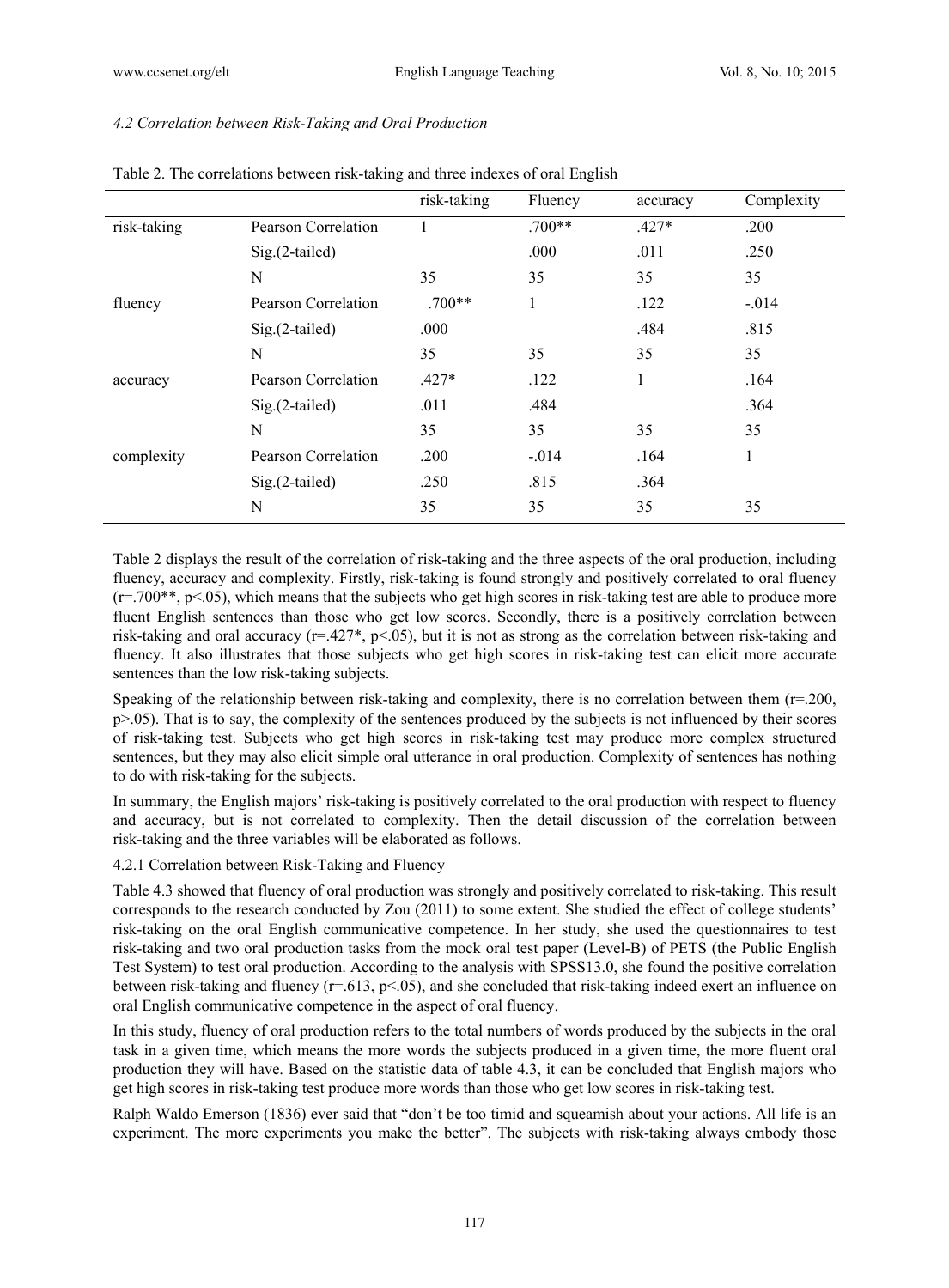cherished qualities: passion, braveness, self-confidence and positive self-evaluation, etc. This is the reason why participants with risk-taking speak more fluent sentences in oral production.

English majors who possess risk-taking are passionate enough and willing to accept any challenges in the process of acquiring a second language, so they will grasp every chance to speak English in classroom or in the extracurricular contexts. During the process of oral communication, they are brave to express themselves and not afraid of making mistakes instead of overcaution or obsessed by comment from others. They are adept at giving themselves a positive self-evaluation after the oral production. If their speaking performance is satisfied, they will put forth their best effort to speak English well because risk-taking benefits their oral English. If their performance is merely adequate, they will analyze the causes, accumulate the experience and prepare for more practice instead of depression or giving up. With these excellent qualities, positive behaviors and learning experience, it is understandable that English majors with risk-taking elicit more fluent sentences.

In contrast, English majors without risk-taking are those who tend to be overcautious, hesitate and sensitive when they communicate with others in English. They always have a negative evaluation of themselves and are not willing to express what they would like to say and are afraid of taking new risks in the process of acquiring a language (Robins, 2001). Hence, these negative factors will stunt the English majors' oral fluency improvement to some extent.

As English instructors, being aware of the necessity of risk-taking and strengthening English majors' risk-taking is the first thing. So they need to concern about lowering English majors' affective filter in risk-taking and motivating their students to take risks actively in class. In the oral classes, the instructor need to use verbal and non-verbal communication in order to create an intimate atmosphere (eg: gesture, posture and facial expression, etc). Besides, the humor quality may help to transfer the formal atmosphere into the relaxing and comfortable atmosphere. English majors are likely to take risk-taking actively under the safe atmosphere to lessen their anxiety. Furthermore, the instructors should provide the English majors with more English activities in classroom or extracurricular contexts, such as English speech contests, English corner. These activities will arouse their motivation to take a risk in order to develop their oral English.

#### 4.2.2 Correlation between Risk-Taking and Accuracy

Table 4.3 revealed that English majors' risk-taking was also positively correlated with their oral accuracy  $(r=427^*)$ , p< .05). Accuracy of oral production refers to the subjects produce the accurate words or sentences in their utterance during the given time, which means the more accurate words the participants produce, the better performance in the oral production in terms of accuracy they have. In another word, learners with risk-taking will produce more accurate sentences in the oral task.

There are two reasons why learners with risk-taking will produce more accurate sentences. The first reason is the willingness to use new linguistic elements. Beebe (1983) points out that the learners with risk-taking are willing to guess, willing to appear foolish with the aim of communicating, and trying to use the target language knowledge in order to create new utterance. The English majors with risk-taking tend to use newly linguistic elements and obtain positive feedback from teachers and peers. In oral classes, students are often required or encouraged to use the newly learned words to carry out language learning tasks. However, using a newly encountered linguistic element may run the risk of making mistakes, and students without risk-taking fear that they would lose face in front of others as oral English acquisition is the face-to-face form. Thus not speaking is considered as more rewarding than speaking with possibility of failure for the learners.

Students who possess risk-taking may get positive feedback from their teachers as they are willing to use new learned linguistic elements. Those positive feedbacks would encourage them into further efforts. That is to say, they may get more input of feedback from teacher because of their willingness to use new words. As language learning is a process of accumulation, the risk-takers accumulate more as they get more feedback. Hence, they incline to make less oral mistakes in oral communication.

The second reason is the tolerance of possible linguistic incorrectness. For quite a long time in oral language learning in China, teachers attach great importance to students' accuracy in using English and students are highly concerned about the comment from their teachers and peers. This phenomenon brings about the effect that many students are unwilling to take risk or appear foolish by making mistakes in the classroom, and a majority of English majors mind their incorrectness and inexactitude in using the language. Risk-takers mind the incorrectness of oral utterance, but they can tolerate the linguistic incorrectness and are willing to reveal their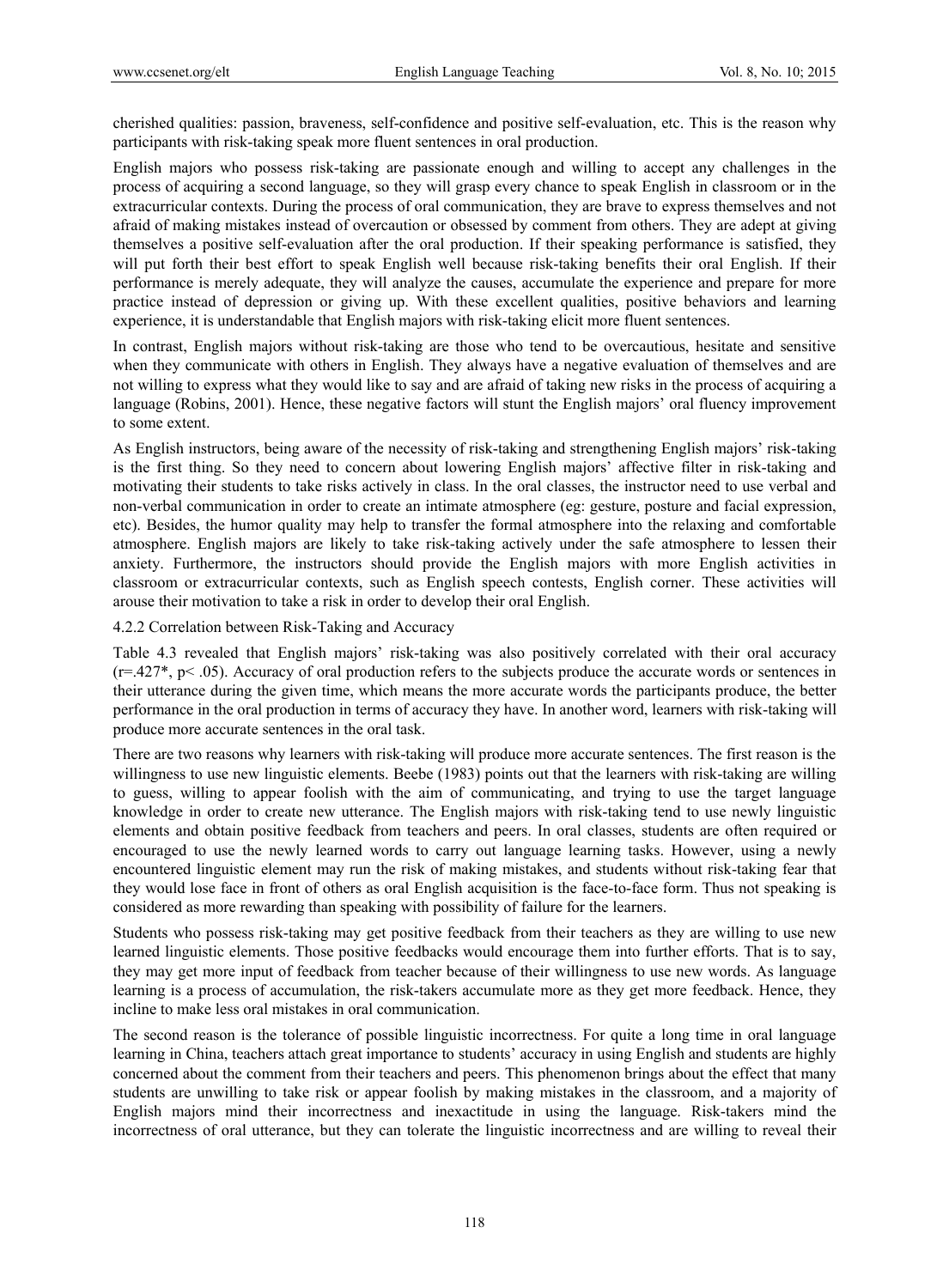#### mistakes.

In summary, the instructor need to give the students positive feedback, and create a relaxing environment for English majors in class. They tend to be more active to participate in classroom activities if their instructor correct the errors in an indirect and gentle way and help them to aware that making mistakes is an unavoidable and natural phenomenon in the process of acquiring a foreign language. Ely (1986) also stressed to create a psychologically secure environment for learners before expecting the students to take linguistic risks. It also corresponds to Ellsworth's claim that conscious and unconscious assessments of the power relations and safety of the situation affect the students' participation (Wang, 2002).

#### 4.2.3 Correlation between Risk-Taking and Complexity

Different from the two previous two results, there is no correlation between risk-taking and complexity  $(r=200$ p> .05) according to table 4.3. It can be concluded that the low risk-taking subjects might produce more complex sentences than those with high risk-taking. Therefore, risk-taking doesn't exert an influence on complexity in the oral production task. This research result could be explained by the following reasons:

The first reason is the different types of tasks. Skehan (1996) ever pointed out that complexity emphasized the complexity was the structure of language, which indicated that learners use more elaborate, complicated language structure and various sentences to express themselves. Skehan and Foster (1996) adopted individual task, presentation task and decision-making task for the sake of exploring the type's task and the influence on learner's oral production, which turned out that the complexity of individual task is the lowest. Xu (2005) studied the three tasks: narrating the story with picture, topic discussion and case study, finding out that there are considerable difference between different tasks in terms of accuracy and complexity. Therefore, the correlation of risk-taking and complexity varies with the different types of tasks.

The second reason is the degree of the task difficulty. The difficulty level could be divided into three parts: low level, moderate level and high level. The more difficult the task is, the less complex sentences can be produced by the subjects. This result also corresponded to the research by Lu and Sun (2009). They analyzed the language output produced by 14 non-English majors based on college English oral task, studying if the simple task and the complicated task related to topical familiarity influence the complexity of oral production. There are two questions for their research: (1) Do the simple task and the complicated task cause the difference of oral complexity? (2) What are the different language characteristics under the two kinds of tasks? They found that the difficulty of tasks exerts a deep influence on the complexity of oral production and it demonstrated the features of diversification with different types of tasks. Hence, complexity of the oral production is more related to the difficulty level of tasks rather than risk-taking.

The last reason is the language contexts, which will influence the subjects' oral production. For instance, a risk-taker might elicit less complex oral production under one given language context, while students without risk-taking might produce more complicated utterance under the same context, because their individual situation such as mood will influence their oral complexity. Thus language context would affect the complexity of oral task performance.

In a word, complexity of oral production can be influenced by different types of language tasks, difficulty level of language tasks and language contexts instead of the factor risk-taking. Moreover, the participants' individual language proficiency also influences their oral complexity. There is no doubt that students with high language proficiency are able to elicit more advanced and elaborate discourses than those with low language proficiency.

### *4.3 Differences of High and Low Risk-Taking Subjects in Oral Production*

The following table 4.4 displays the independent sample test of the higher and lower participants' risk-taking in terms of fluency, accuracy and complexity. The following analysis is about the third research question: What is the difference between high risk-taking and the low risk-taking of English majors in the oral production: fluency, accuracy and complexity? And if there exists some differences, how these related to risk-taking?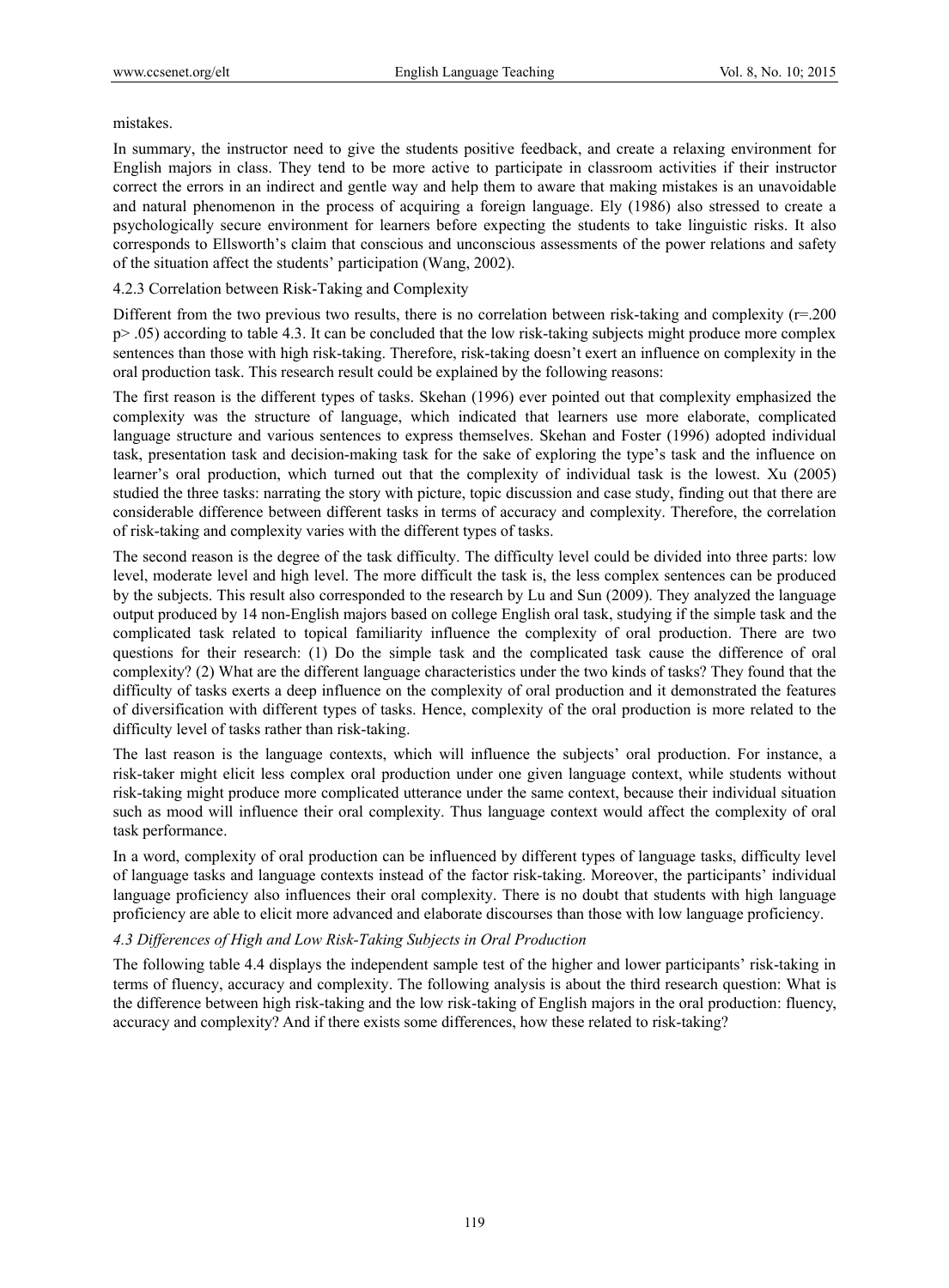|             | Test<br>Levene's<br>for quality<br>t-test for Equality of Means<br>of<br>Variances |      |       |        |                  |                    |                         |                 |         |  |
|-------------|------------------------------------------------------------------------------------|------|-------|--------|------------------|--------------------|-------------------------|-----------------|---------|--|
|             |                                                                                    |      |       |        |                  |                    |                         | 95% Confidence  |         |  |
|             | F<br>Sig.                                                                          |      | t     | df     | $Sig.(2-tailed)$ | Mean<br>Difference | Std.Errot<br>Difference | Interval of the |         |  |
|             |                                                                                    |      |       |        |                  |                    |                         | Difference      |         |  |
|             |                                                                                    |      |       |        |                  |                    |                         | Lower           | Upper   |  |
| risk-taking | .366                                                                               | .568 | 9.975 | 22     | .000             | 14.00000           | 1.40346                 | 1.08940         | 6.91060 |  |
|             |                                                                                    |      | 9.975 | 21.814 | .000             | 14.00000           | 1.40346                 | 1.08797         | 6.91203 |  |
| fluency     | .689                                                                               | .415 | 4.272 | 22     | .000             | 25.58583           | 5.98987                 | 3.16361         | 8.00806 |  |
|             |                                                                                    |      | 4.272 | 20.551 | .000             | 25.58583           | 5.98987                 | 3.11265         | 8.05902 |  |
| accuracy    | 7.845                                                                              | .010 | 2.834 | 22     | .010             | 27.89083           | 9.84205                 | 7.47968         | 8.30199 |  |
|             |                                                                                    |      | 2.834 | 13.624 | .014             | 27.89083           | 9.84205                 | 6.72703         | 9.05464 |  |
| complexity  | .441                                                                               | .513 | 1.730 | 22     | .098             | .04417             | .02553                  | $-.00879$       | .09712  |  |
|             |                                                                                    |      | 1.730 | 21.959 | .098             | .04417             | .02553                  | $-.00879$       | .09713  |  |

#### Table 3. Independent sample test

The author adopted the first 12 highest scores and the last 12 lowest scores in risk-taking test to analyze the difference between high and low risk-taking in terms of fluency, accuracy and complexity by the use of SPSS13.0. The result of the above data has been presented on the following table 4.4, which brought out the conclusion that there is obvious difference among high and low risk-taking subjects in terms of fluency  $(t=9.975)$ ,  $p=0.000, 0.000<0.05$ ) and accuracy ( $t=4.272, p=0.000, 0.005<0.05$ ), but no significant difference has been found in the aspect of complexity (t= 1.730, p=0.098, 0.098  $> 0.05$ ). That is to say, the higher level of risk-taking, the better performance in accuracy and fluency, but there is no significant difference in the aspect of complexity. Then the result and the reason will be analyzed in detail as the following parts:

The first significant result is that the higher risk-taking and lower risk-taking are obviously different with regard to the aspect of oral fluency ( $t=9.975$ ,  $p=0.000$ ,  $0.000<0.05$ ). In another word, the high risk-taking subjects could produce more fluent utterance and sentences than those low risk-taking subjects, showing that the high risk-taking subjects seize more chance to practice their oral English in curricular contexts and extracurricular contexts. Absolutely, with these frequently practicing behaviors, high risk-taking English majors can elicit more fluent sentences once they get opportunity to speak English. Moreover, as the risk-takers, they embody good qualities such as passionate, confidence, high self-esteem and positive attitude to themselves. Therefore, those high risk-taking subjects can feel more comfortable and relaxed than those low risk-taking ones, while the low risk-taking subjects would easily feel nervous or timid to express their opinion in public.

The second meaningful founding is that the high risk-taking subjects are apparently different from the low risk-taking subjects in terms of accuracy  $(t=4.272, p=0.000, 0.005< .05)$ . It means that the higher level risk-taking of the subjects, the more accurate sentences they will produce in the oral task, in another word, the high level risk-taking subjects produce more accurate sentences than the low level subjects in the oral task. For example, the high risk-taking subjects have high evaluation about themselves and they are not afraid of making mistakes in front of strangers. After accumulating for a long time, their level of accuracy have already improved a lot so that they can perform better than those English majors who have seldom make use of chances to practice English or are overcautious during the process of speaking English.

In terms of complexity, there are no obvious difference between high level and low level risk-taking subjects ( $t=$ 1.730, p=0.098, 0.098  $> 0.05$ ). The high risk-taking subjects may produce less complex sentences, while the low risk-taking subjects may produce more elaborate sentences in the oral task. Many factors lead to the result, including the types of oral tasks, the difficult level of oral task, language contexts and subjects' language proficiency rather than the risk-taking factor among the subjects in the study.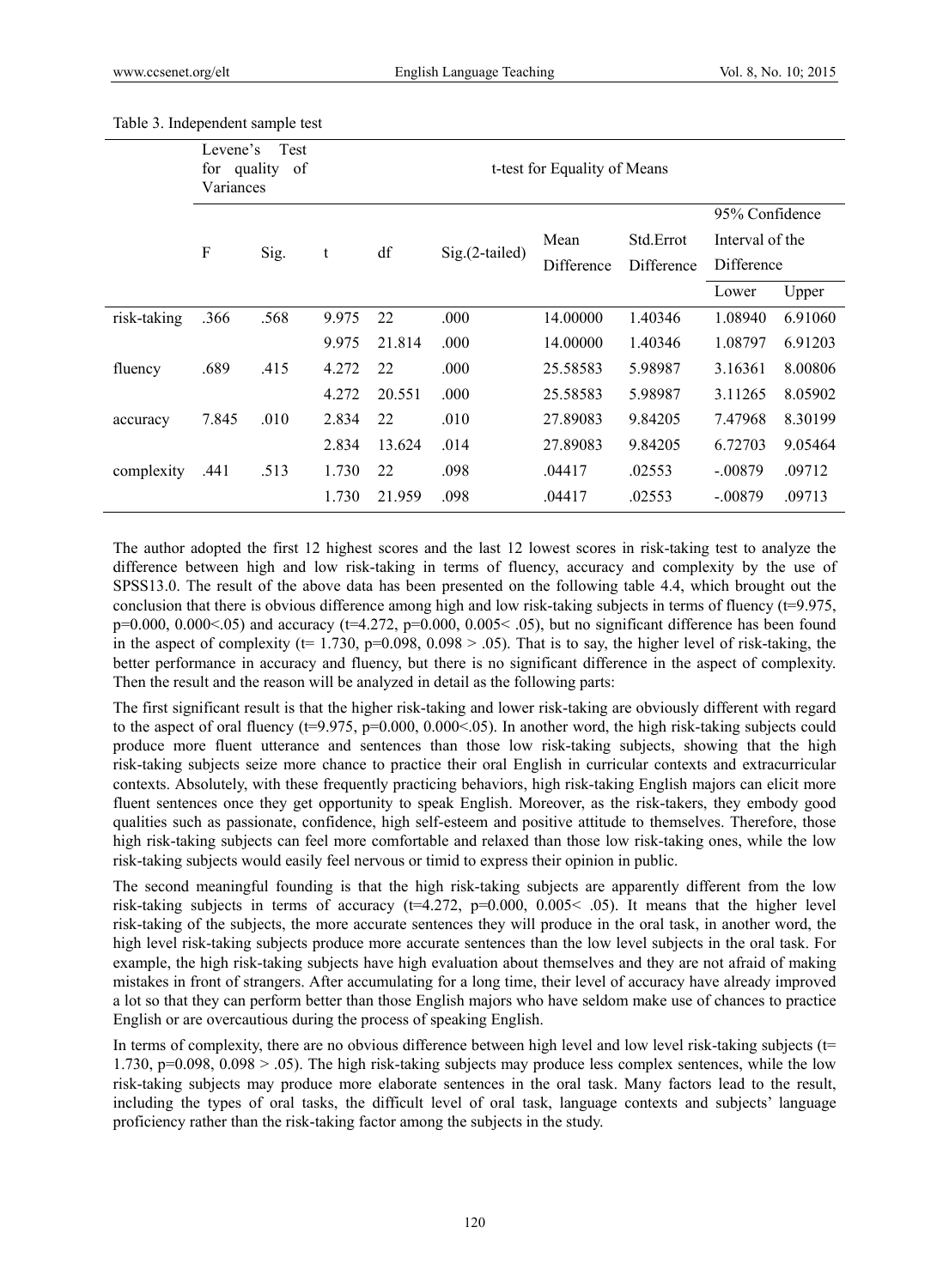#### **5. Conclusions**

According to the major findings of the present study, some practical and useful pedagogical implications for oral English teachers and students could be summarized. From the part of English teachers, they are supposed to informing the students of the significance of risk-taking and encouraging them to participate in the communication activities in class; ask students to use new elements and encourage them to use difficult linguistic elements, which enable them to master the new learned knowledge quickly; Create a secure and intimate atmosphere to reduce students' anxiety, enabling them to express their ideas freely. From the part of the students, they need to realize the significance of risk-taking and try to seize more opportunities to participate in the communication activities in class or extracurricular contexts; be aware of making mistake is inevitable, so it is unnecessary to be afraid of making mistakes in communication process; be aware of the importance of cooperative learning because they tend to suffer less anxiety than controlled learning.

#### **Reference**

- Arnold, J. (2000). *Affecting in Language Learning*. Beijing: Foreign Language Teaching and Research Press.
- Beebe, L. M. (1983). Risk-taking and the language learner. In H. W. Seliger, & M. H. Long (Eds.). Class-oriented Research in SLA. Rowley, Massachusetts: Newbury House Publishers.
- Brown, H. D. (2001). *Principles of Language Learning and Teaching*. Beijing Foreign Language Teaching and Research Press.
- Brown, G., & Yule, G. (1983). *Teaching the Spoken Language*. Cambridge: Cambridge University Press.
- Brown, H. D. (2001). *Teaching by principles: An interactive approach to language pedagogy*. Beijing: Foreign Language Teaching and Research Press.
- Bem, D. J. (1971). The concept of risk in the study of human behavior. In R. E. Carney (Ed.), Risk-taking behavior. Springfield, IL: Charles C. Thomas.
- Bang, Y. (1999). Factors Affecting Korean Students. Risk-taking Behavior in an EFL Classroom Unpublished Dissertation.
- Brumfit, C. J. (2000). *The Communicative Approach to Language Teaching*. Shanghai: Shanghai Foreign Language Education Press.
- Corder, S. (1981). 'strategies of communication.' AFinLa 23. Also in Corder.
- Diane, L. F., & Michael, H. L. (2000). *An Introduction to Second Language Acquisition Research*. London: Oxford University Press.
- Ely, C. M. (1986). An analysis of Discomfort, Risk-taking, Sociability, and Motivation in the L2 Classroom. *Language learning, 36*, 1-25.
- Ellis, R. (1980). Classroom interaction and its relation to second language learning. *RELC Journal, 11*, 29-48.
- Ellis, R. (1991). The interaction hypothesis: A critical evaluation. In E. Sadtono (Ed.), *Language acquisition in the second/foreign language classroom* (pp. 179-211). Singapore: SEAMEO, Regional Language Center.
- Ellis, R. (2000). *Understanding Second Language Acquisition*. Shanghai: Shanghai Foreign Language Education Press.
- Foster, P., & Skehan, P. (1996). The influence of planning and task type on second language performance. *Studies in Second Language Acquisition, 3*, 299-323.
- Fillmore, C. (1979). *Individual Differences in Language Ability and Language Behavior*. NewYork: Academic Press.
- Oxford, R. J. (1990a). Language learning strategies and beyond: A look at strategies in the context of styles. In S. S. Magnan (Ed.), *Shifting the instructional focus to the learner* (pp. 35-55). Middlebury, VT: Northest Conference on the Teaching of Foreign Languages.
- Rubin, J. (1975). What the "Good Language Learner" can teach us. *TESOL Quarterly, 9/1*.
- Rubin, J., & Thompson, I. (1982). *How to Be a More Successful Language Learner*. Boston, Mass: Heine and Heine Publishers.
- Richard, J., Platt, R., & Platt, H. (2000). *Longman Dictionary of Language Teaching & Applied Linguistics*.